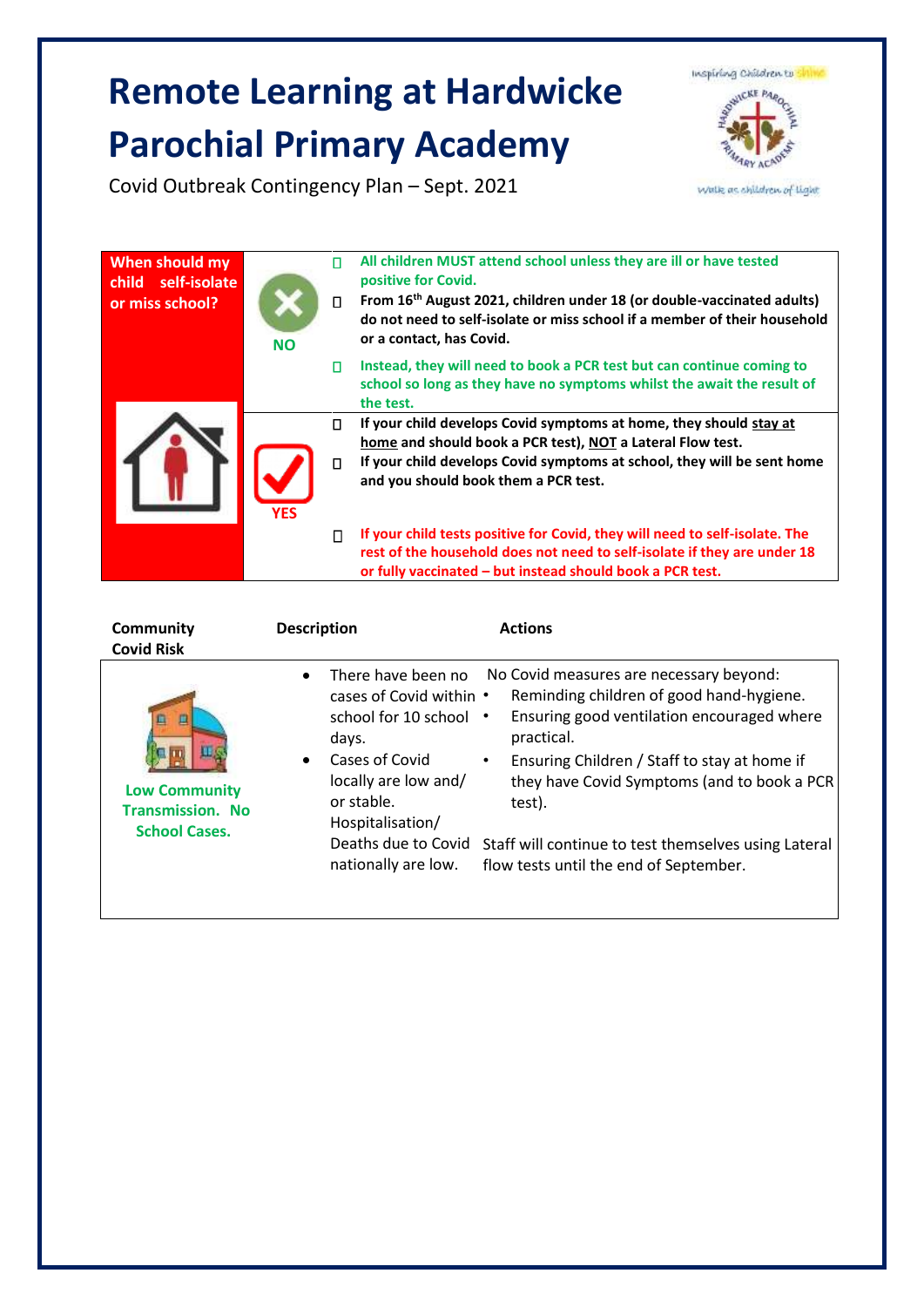|                                                                  | No current Covid<br>$\bullet$<br>cases have been<br>recorded at<br>school, but<br>Cases of Covid are                                                                                                                                                     | Ventilation of classrooms increased &<br>handwashing supervised.<br>Large indoor public performance audience<br>numbers reduced.<br>Staff-room capacity is reduced.<br>$\bullet$<br>Whole-school assemblies are replaced with<br>$\bullet$<br>Key Stage assemblies.<br>Clinically Vulnerable staff meet with<br>$\bullet$<br>LineManagers to review their individual risk<br>assessment & discuss additional protection<br>(e.g. use of face coverings, reduction in<br>movement between classes/ groups). |
|------------------------------------------------------------------|----------------------------------------------------------------------------------------------------------------------------------------------------------------------------------------------------------------------------------------------------------|------------------------------------------------------------------------------------------------------------------------------------------------------------------------------------------------------------------------------------------------------------------------------------------------------------------------------------------------------------------------------------------------------------------------------------------------------------------------------------------------------------|
| <b>Rapidly Rising</b><br><b>Community</b><br><b>Transmission</b> | rising rapidly in<br>the community<br>causing disruption<br>to other local<br>schools.<br>Glos Public Health /<br>$\bullet$<br><b>Public Health</b><br><b>England issue</b><br>warnings of expected<br>local/<br>national infection<br>$\bullet$<br>wave |                                                                                                                                                                                                                                                                                                                                                                                                                                                                                                            |

| <b>Number of Cases:</b>                 | <b>Description:</b>                                                                                                                                               | <b>Actions:</b>                                                                                                                                                                                                                                                                                                                                                                                                                              |
|-----------------------------------------|-------------------------------------------------------------------------------------------------------------------------------------------------------------------|----------------------------------------------------------------------------------------------------------------------------------------------------------------------------------------------------------------------------------------------------------------------------------------------------------------------------------------------------------------------------------------------------------------------------------------------|
| A single child tests<br><b>Positive</b> | A single child<br>tests positive for Covid in<br>a class.<br>There<br>are<br>fewer than 5 cases in<br>the year group.<br>No other<br>year<br>groups are affected. | The child self-isolates for 10 days.<br>Remote learning will be provided if they are<br>well enough to complete it as outlined here.<br>The parents of the child are contacted directly<br>by NHS Track and Trace to establish likely<br>contacts.<br>Likely contacts will be contacted by<br><b>NHS</b><br>Track & Trace and advised to book at<br>PCR Test. The school will contact parents to<br>advise this if close contacts are known. |
|                                         |                                                                                                                                                                   | Children do not need to miss school or<br>selfisolate whilst they wait for the result of<br>the PCR test unless they have Covid<br>Symptoms.                                                                                                                                                                                                                                                                                                 |